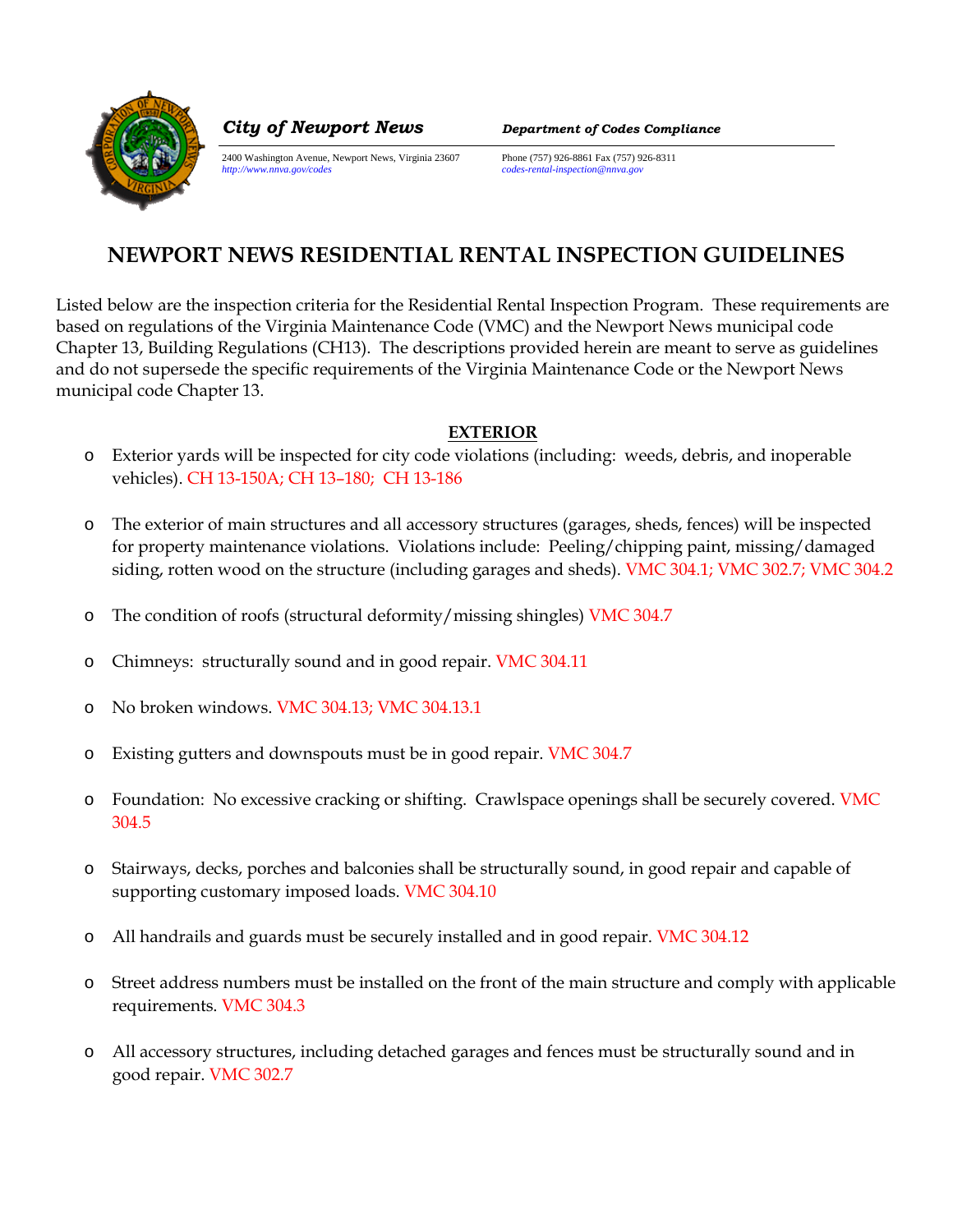#### **INTERIOR**

- o The dwelling unit must have all utilities required for habitation on at the time of inspection. All means of egress doors (including scree and storm doors) must be properly operable and weather tight. Double deadbolt locks (locks that are keyed on the inside of doors leading to the exterior) are prohibited. Screen and storm doors must have door handles for proper closure. VMC 304.15
- o Check for general cleanliness all surfaces must be clean. This includes walls, windows, countertops, sinks, tubs, cabinets, floors, etc. VMC 305.3
- o Carpeting must be in good condition, clean and free from stains and tears. All flooring throughout the dwelling must be clean and in good repair (i.e. linoleum, tiles, etc.) VMC 305.3;VMC 305.4
- o All windows must be properly operable, in good repair, and able to readily open/stay open with its own hardware. Locks must be properly operable. Interior window wells and frames must be free of chipped and peeling paint, paint chips, etc. Window screens (if in season) must be installed properly and in good repair. VMC 304. 13.2 ; VMC 304.14
- o All interior surfaces must be free of chipped/peeling paint, and in good repair. VMC 305.3
- o All electrical equipment must be properly installed and in good working order. All switch and plug covers must be installed. Panel box must be properly installed and able to safely perform its intended function. VMC 604.1
- o Smoke detector requirements: VMC 704.2
	- o At least one detector on the outside hallway wall in the vicinity of the bedrooms.
	- o One detector installed in each bedroom
	- o One detector on each story of a dwelling unit.
	- o Hard-wired (electric) detectors must have a battery back-up.
- o All interior doors must be properly operable and in good repair. Keyed locks are prohibited on the inside of bedroom doors. VMC 305.6; VMC 304.15
- o Bedrooms: shall be at least 70 sq. ft. VMC 404.1;VMC 404.4.1
- o Minimum ceiling height for habitable spaces must be at least 7 ft. VMC 404.3
- o Bathrooms: VMC 504
	- o Sinks, tubs and toilets must be clean and able to sagely perform its intended function.
	- o Plumbing properly installed (traps, piping, flush tank assembly, etc.)
	- o No leakage under bathroom sink.
	- o Shelving board under sink free from rotting or evidence of excessive water damage.
	- o Either a minimum of one operable window or mechanical ventilation is required.

#### o Kitchen: VMC 504; VMC 305.3; VMC 603.1; VMC 605

- o All surfaces clean.
- o All cabinets, countertops, storage areas in good repair.
- o No leaks under sink. Trap installed, shelving board in good repair.
- o All electrical equipment in proper operating condition.
- o Stove and refrigerator (if provided) must be clean and in proper working order.
- o Exhaust over stove must be clean, and properly installed.